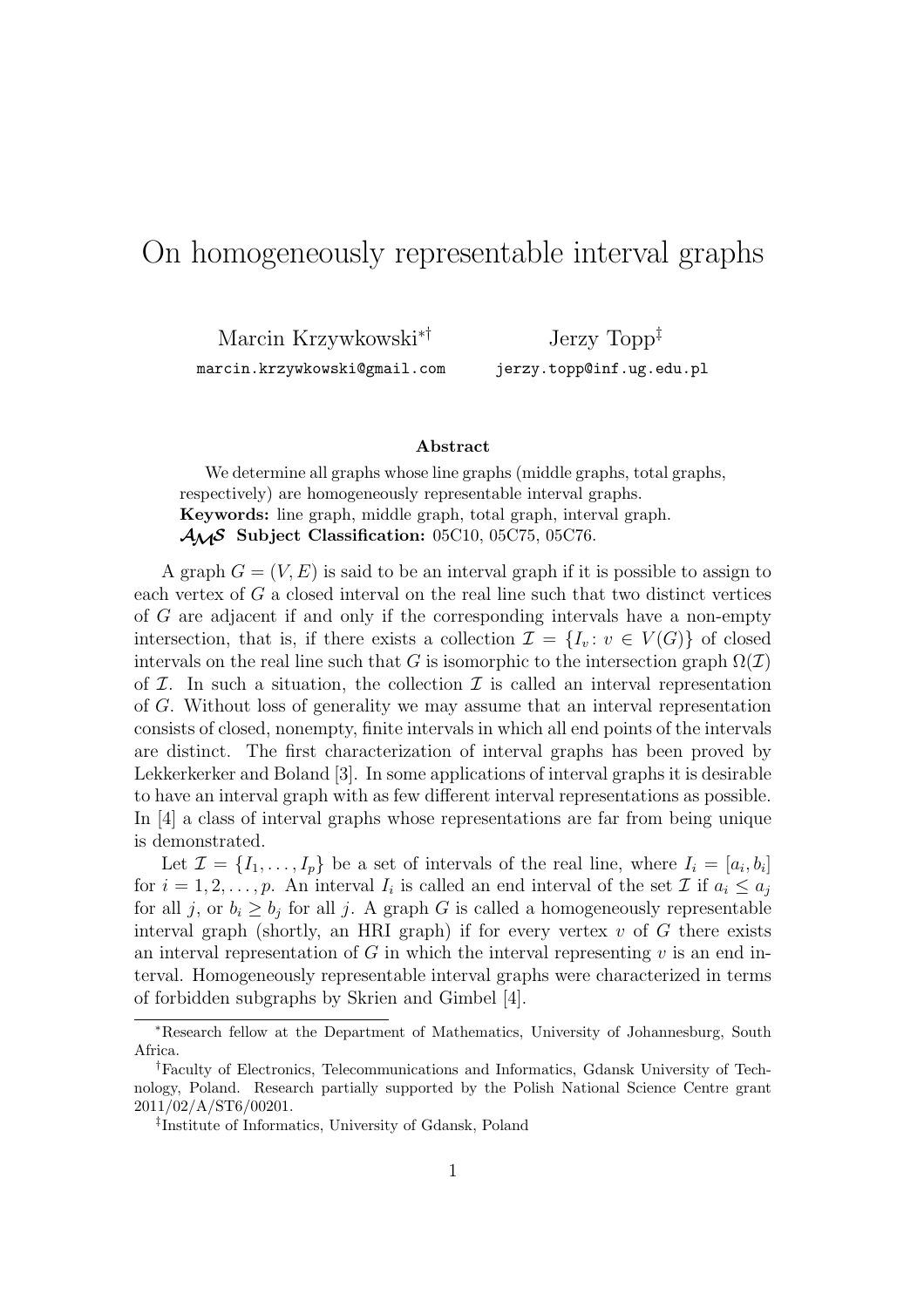**Theorem 1 (Skrien and Gimbel)** *A graph* G *is an HRI graph if and only if it does not contain any of the graphs*  $P_4$ ,  $C_4$ ,  $C_5$  *or*  $G_1$  *shown in Figure 1 as an induced subgraph.*



The line graph of a graph  $G$ , denoted by  $L(G)$ , is the intersection graph  $\Omega(\overline{E}(G))$  of the family  $\overline{E}(G) = \{\{u, v\} : uv \in E(G)\}\$ , that is,  $L(G)$  is the graph whose vertices are in one-to-one correspondence with the edges of  $G$ , and two vertices of  $L(G)$  are adjacent if and only if the corresponding edges of G are adjacent. Whitney [5] proved that  $K_{1,3}$ ,  $K_3$  is the only pair of non-isomorphic connected graphs with isomorphic line graphs. In the next two theorems we characterize all graphs  $G$  whose line graphs  $L(G)$  are homogeneously representable interval graphs.

**Theorem 2** *The line graph* L(G) *of a graph* G *is an HRI graph if and only if* G *contains no*  $P_5$ ,  $C_4$ ,  $C_5$  *or*  $G_2$  (*shown in Figure 1*) *as a subgraph.* 

**Proof.** Note that  $P_4 = L(P_5)$ ,  $C_4 = L(C_4)$ ,  $C_5 = L(C_5)$ , and  $G_1 = L(G_2)$ . Now, Whitney's theorem implies that if at least one of the graphs  $P_4$ ,  $C_4$ ,  $C_5$ , and  $G_1$ is an induced subgraph of the line graph  $L(G)$ , then at least one of the graphs  $P_5, C_4, C_5$ , and  $G_2$  is a subgraph of G. From this and from Theorem 1 it follows that if  $L(G)$  is not an HRI graph, then at least one of the graphs  $P_5$ ,  $C_4$ ,  $C_5$ , and  $G_2$  is a subgraph of  $G$ . The opposite implication is straightforward.  $\blacksquare$ 

**Theorem 3** *The line graph* L(G) *of a graph* G *is an HRI graph if and only if every connected component of* G *is a subgraph of any of the graphs*  $H_1$ ,  $H_2$ , *and* H<sup>3</sup> *given in Figure 2.*

**Proof.** Since  $L(G)$  is an HRI graph if and only if every connected component of  $L(G)$  is an HRI graph, without loss of generality we may assume that G is connected and different from  $K_1$ . First note that if G is a subgraph of any of the graphs given in Figure 2, then it contains no  $P_5$ ,  $C_4$ ,  $C_5$  or  $G_2$  as a subgraph, and therefore  $L(G)$  is an HRI graph, by Theorem 2.

Now assume that  $L(G)$  is an HRI graph. According to Theorem 2, the graph G does not contain  $P_5$ ,  $C_4$ ,  $C_5$  or  $G_2$  as a subgraph. Let  $P = (v_0, v_1, \ldots, v_d)$  be a longest path in G. Since  $P_5$  is not a subgraph of G and  $G \neq K_1$ , we have  $1 \leq d$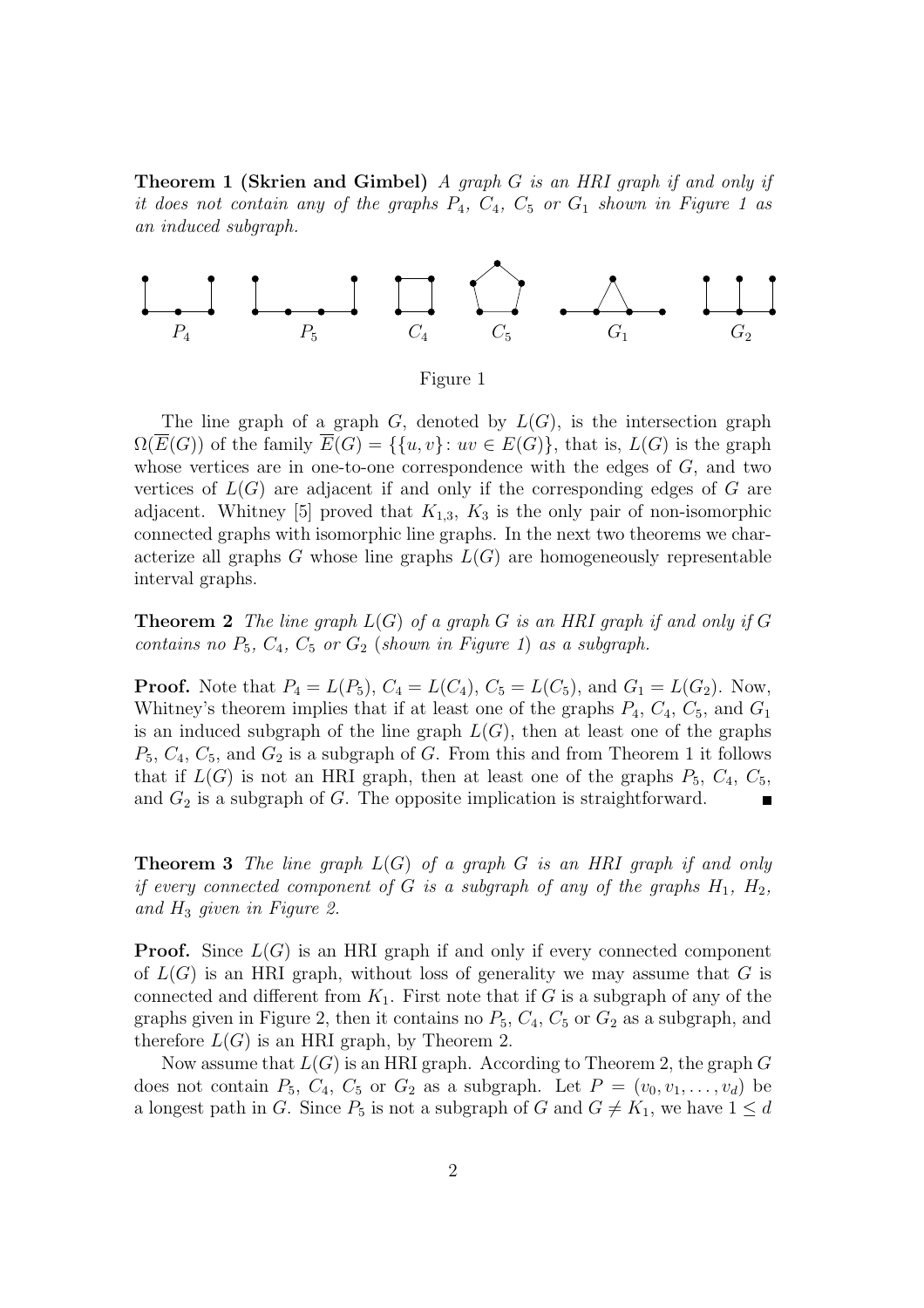

 $\leq 4$ . If  $d = 1$ , then  $G = K_2$  and G is a subgraph of  $H_i$ . If  $d = 2$ , then G is a star or a complete graph on three vertices. Notice that G is a subgraph of the graphs  $H_1$  and  $H_2$ . If  $d = 3$  and P has no chord in G, then it follows from the choice of P that the sets  $N_G(v_1)$  and  $N_G(v_2)$  are disjoint, and every vertex of  $N_G(v_1) \cup N_G(v_2) \setminus \{v_1, v_2\}$  is a leaf in G. Thus G is a double star, and it is a subgraph of  $H_2$ . Now assume that  $d = 3$  and P has a chord in G. From the absence of  $C_4$  in  $G$ , it follows that either  $v_0v_2$  or  $v_1v_3$  is a chord of P in  $G$ . Without loss of generality, assume that  $v_0v_2$  is a chord of P in G. Since P is a longest path in G, we have  $N_G(v_0) = \{v_1, v_2\}$ ,  $N_G(v_1) = \{v_0, v_2\}$ , and each vertex of  $N_G(v_2) \setminus \{v_0, v_1\}$  is a leaf in G. Therefore G can be obtained from  $K_3$ by attaching a positive number of leaves to exactly one vertex of  $K_3$ . Certainly, G is a subgraph of  $H_2$ . Now assume that  $d = 4$ . From the absence of  $C_4$  and  $C_5$ in G and from the choice of P, it easily follows that  $N_G(v_0) \setminus \{v_1\} \subseteq \{v_2\}$  and  $N_G(v_4) \setminus \{v_3\} \subseteq \{v_2\}.$  In addition,  $N_G(v_2) \setminus \{v_1, v_3\} \subseteq \{v_0, v_4\}$  as otherwise  $G_2$ would be a subgraph of  $G$ . Again from the choice of  $P$  and from the absence of  $C_4$  in G, it follows that  $N_G(v_1) = \{v_0, v_2\}$  if  $v_0v_2$  is a chord of P in G. Similarly,  $N_G(v_3) = \{v_2, v_4\}$  if  $v_2v_4$  is a chord of P in G. This implies that  $G = H_3$  if both  $v_0v_2$  and  $v_2v_4$  are chords of P in G. If  $v_0v_2$  is a chord of P and  $v_2v_4$  is not a chord of P, then the choice of P implies that the vertices belonging to  $N_G(v_3)$ are independent, and G is a subgraph of  $H_1$ . Similarly, G is a subgraph of  $H_1$  if  $v_2v_4$  is a chord and  $v_0v_2$  is not a chord of P in G. Finally assume that neither  $v_0v_2$ nor  $v_2v_4$  is a chord of P in G. Then from the choice of P and from the absence of  $C_4$  in G, it follows that the sets  $N_G(v_1) \setminus \{v_2\}$  and  $N_G(v_3) \setminus \{v_2\}$  are disjoint and each of them consists of independent vertices. Therefore  $G$  is a subgraph of  $H_2$ . П

The middle graph of a graph  $G$ , denoted by  $M(G)$ , is the intersection graph  $\Omega(\mathcal{F})$  of the family  $\mathcal{F} = \{\{v\}: v \in V(G)\} \cup \{\{v, u\}: vu \in E(G)\}.$  It is known that  $M(G)$  is isomorphic to the line graph  $L(G \circ K_1)$  (see [1]), where  $G \circ K_1$  is a graph obtained by taking the graph G and  $|V(G)|$  copies of  $K_1$  and then joining the *i*-th vertex of G to the *i*-th copy of  $K_1$ .

The following result follows from Theorems 1 and 2.

**Theorem 4** *The middle graph* M(G) *of a graph* G *is an HRI graph if and only if every connected component of*  $G$  *is isomorphic to*  $K_1$  *or*  $K_2$ *.*